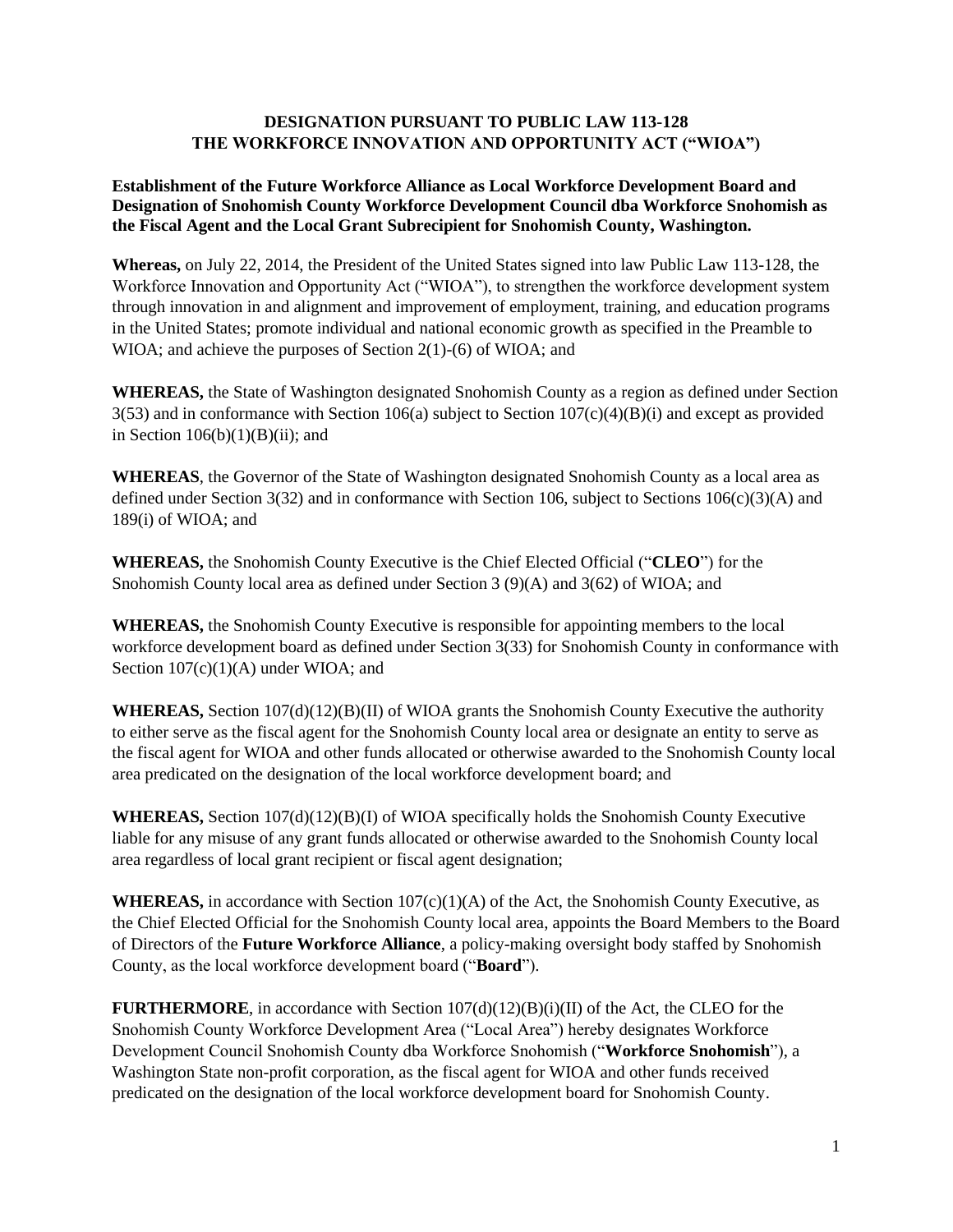Workforce Snohomish shall perform all the functions assigned by WIOA and associated regulations and federal and state policy to the fiscal agent and local grant subrecipient.

**NOW, THEREFORE BE IT RESOLVED**, that by signature of this agreement, these parties agree to the following:

# **I. THREE-PARTY AGREEMENT AND PERIOD OF PERFORMANCE**

This agreement reflects a three-party cooperative agreement to enhance the coordination and delivery of workforce services in Snohomish County. The agreement reflects the roles and responsibilities of:

- Snohomish County provides staff to support the Future Workforce Alliance and enhance coordination of the workforce system in Snohomish County;
- The Future Workforce Alliance serves as the Local Workforce Development Board, provides strategic guidance and direction for workforce development in Snohomish County and performs all the functions assigned by WIOA to Local Workforce Development Board, under the oversight of the CLEO; and
- Workforce Snohomish performs all the functions assigned by WIOA to fiscal agent and local grant subrecipient, under the oversight of the CLEO and the Board.

This designation shall be for the period of July 1, 2020 to June 30, 2024, provided all conditions of such designation outlined below are met.

# **Withdrawal of Designation**

The CLEO retains the right to withdraw the designation of the fiscal agent by following the condition of this designation or procedures in the "Corrective Action" section below. Upon such withdrawal, the CLEO shall assume all duties of the fiscal agent, including but not limited to all contractual obligations that Workforce Snohomish has undertaken as the fiscal agent and local grant subrecipient and shall indemnify and hold harmless Workforce Snohomish for the CLEO's negligent acts or omissions after the effective date of the withdrawal.

# **Corrective Action**

If the CLEO determines that a breach of the conditions of designation has occurred that may be sufficient to cause the CLEO to revoke the designation of fiscal agent and local grant subrecipient, the CLEO must first attempt to resolve the matter informally by verbally notifying Workforce Snohomish of the alleged breach and by scheduling a meeting to discuss and attempt to resolve the matter.

If the CLEO is not satisfied with the informal resolution process, s/he shall notify Workforce Snohomish in writing of the specific nature of the breach. Workforce Snohomish shall respond in writing within five (5) working days of its receipt of such notification after which the CLEO will issue a final determination.

# **I. RESPONSIBILITIES OF THE CLEO**

The CLEO is responsible for fulfilling the following functions in conformance with Section 107(d) of WIOA.

1. Receipt of WIOA funding in accordance with Section  $107(d)(12)(B)$  of WIOA.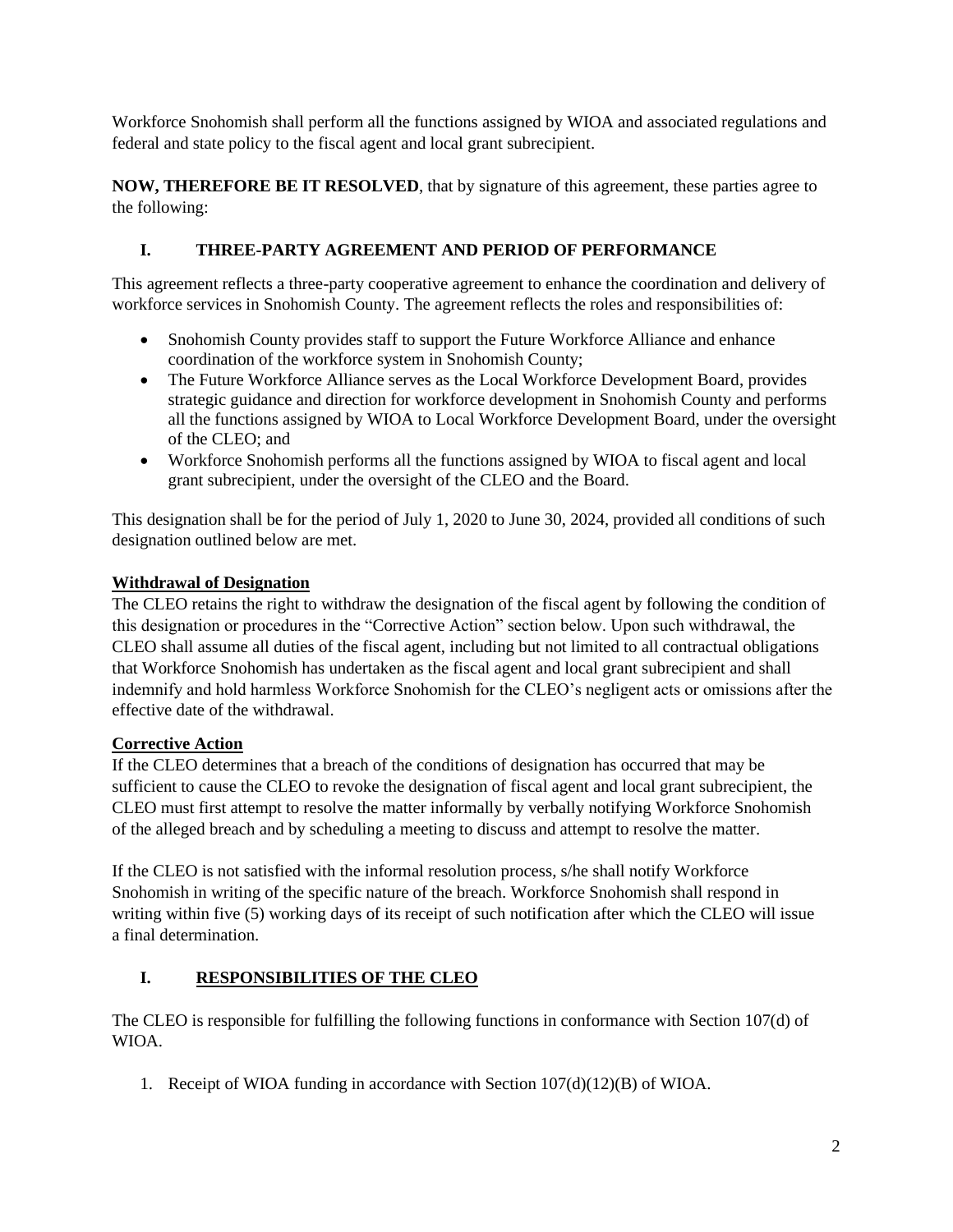- 2. Appointment of a local workforce development board in accordance with Section 3(33) for Snohomish County in conformance with Section 107(c)(1)(A) under WIOA. The Board shall be employer-led and shall include representatives of each of the required workforce system partners mandated by WIOA.
- 3. The CLEO and/or his/her designees shall work in partnership with the Board to further the interests of Snohomish County employers and job-seekers.
- 4. Designation of a WIOA fiscal agent in accordance with Section 107(d)(12)(B) of WIOA. The fiscal agent shall manage WIOA and other workforce development funding under the oversight of the CLEO and the Board.
- 5. Approval of notices provided by Workforce Snohomish of its intent to file an application for a grant or other financial award that is available predicated on the status of Workforce Snohomish as the CLEO's fiscal agent and local grant subrecipient under Section  $107(d)(12)(B)(i)(II)$  of WIOA.

# **II. RESPONSIBILITIES OF THE BOARD**

- 1. The Board is responsible to the CLEO for fulfilling the following functions as defined by 20 CFR § 679.370 and in conformance with Section 107 (d) of WIOA and associated federal, state and local regulations and policies.
- 2. The Board shall develop and submit: (1) a 4-year local plan for the local area, in partnership with the chief local elected official; consistent with WIOA sec. 108 and in support of the strategy described in the State plan in accordance with section 102(b)(1)(E); and (2) a strategic plan that meets the requirements of the Snohomish County Executive. Each plan and associated reports shall be developed in consultation with Workforce Snohomish and partnership with the Snohomish County Executive and/or her/his designee(s) and shall comply with all public notice requirements.
- 3. The Board shall conduct workforce research and regional labor market analysis according to a work plan to be developed by the Board and approved by the Executive.
- 4. The Board shall convene, broker, and leverage resources to support the workforce development activities outlined in the approved regional/local plan.
- 5. The Board shall engage employers in the local workforce development system to promote business representation, develop effective linkages and ensure that workforce investment activities meet the needs of employers and promote economic growth in the region.
- 6. The Board shall engage with a broad array of local workforce development, economic development, education, and other human and community development providers to lead efforts in Snohomish County to design career pathways as defined in Section  $3(7)$  of WIOA to meet the needs of youth and adults, with a particular focus on individuals with a barrier to employment as defined in Section 3(24) of WIOA and in conformance with a key purpose of WIOA as set forth in Section 2(1) of WIOA.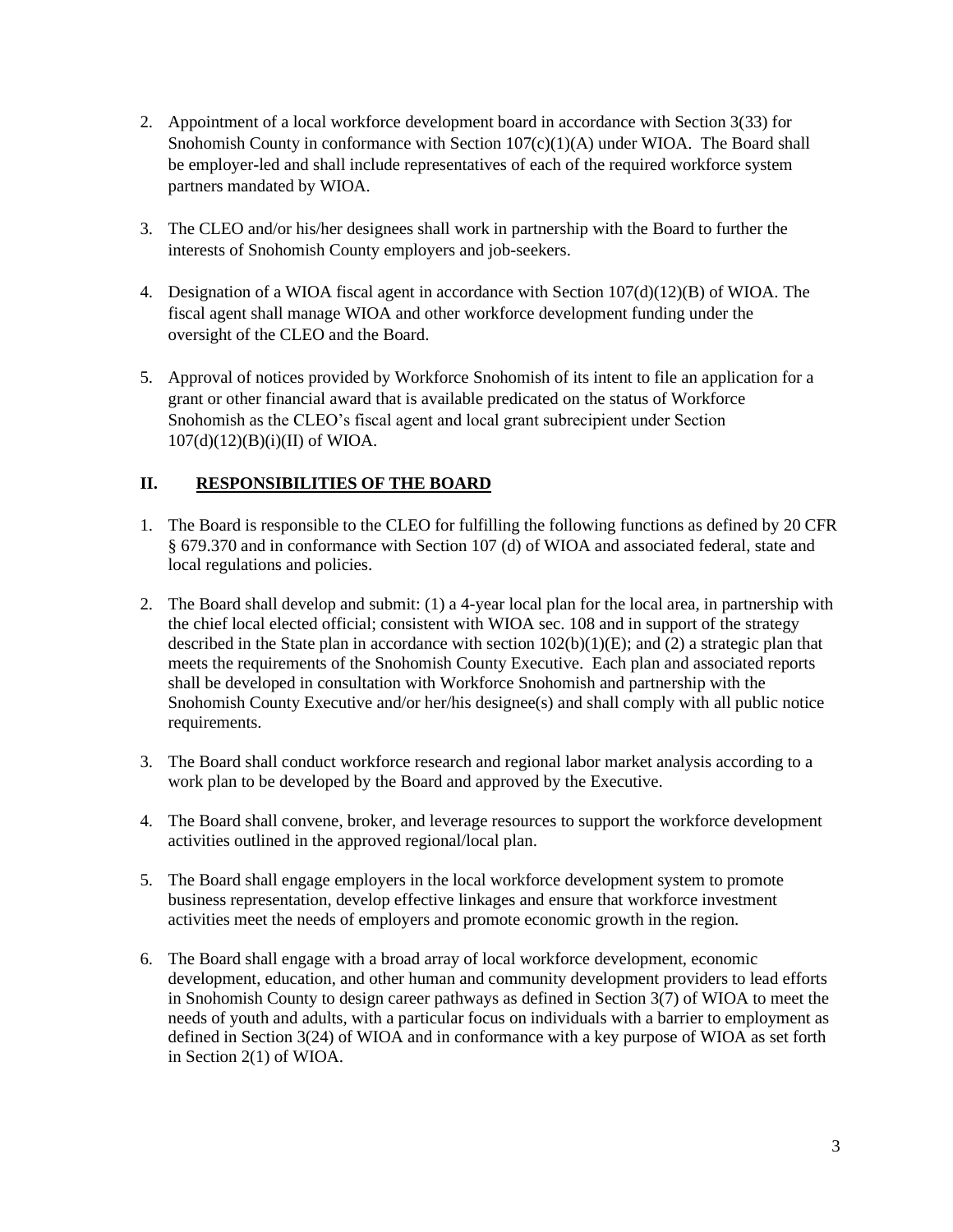- 7. The Board shall collaborate with Workforce Snohomish and the Snohomish County Executive's Office of Social Justice to develop a written equity and inclusion plan that conforms with the requirements at Section 121(d)(4)(B) of WIOA related to individuals with a barrier to employment as defined in Section 3(24) designed to address institutional barriers to accessing and/or successfully completing workforce development activities or benefitting from services.
- 8. The Board shall engage in researching and disseminating information about proven and promising practices in workforce development.
- 9. In conformance with WIOA, the Board shall develop strategies for using technology to maximize the accessibility and effectiveness of the Snohomish County workforce development system as defined in Section 3(67) of WIOA.
- 10. The Board shall establish and conduct oversight of the Snohomish County workforce development system as defined in Section 3(67) and described in detail in Section 121 of WIOA in partnership with the Snohomish County Executive. This responsibility includes a quarterly review of all financial and performance outcome reports produced by Workforce Snohomish to identify areas of excellence as well as any corrective or continuous improvement actions to be taken. The Board shall be responsible for ensuring any actions so identified are taken and the results monitored.
- 11. The Board shall coordinate with Workforce Snohomish and the Snohomish County Executive and/or her/his designee(s) to negotiate local WIOA performance standards with the Governor. This responsibility includes meeting with the Snohomish County Executive and/or her/his designee(s) to review and agree upon all proposed performance standards prior to finalizing negotiations with the Governor.
- 12. The Board is responsible for designating or selecting one-stop operators (as defined in WIOA Section 3(43)) in partnership with the Snohomish County Executive, in conformance with the requirements at Section  $116(d)$  and  $121(g)$ , as well as one-stop partners, including youth service providers and eligible providers of career services, as defined in Section 3(43) of WIOA. In developing those recommendations, the Board will consider input from Workforce Snohomish. The Board may not certify nor de-certify a WorkSource Snohomish County center or affiliate site without the prior approval of the Snohomish County Executive. The Board is responsible for consulting with the state Workforce Development Board and the CLEO to review and update WorkSource Snohomish County affiliate and comprehensive center certification criteria once every two years as part of the Local Area Plan.
- 13. The Board shall coordinate with education providers as well as all mandatory partners in the local workforce system as defined in Section 3(67) of WIOA to deliver services in a manner that is compliant with requirements at Section 129 (Youth) and 134 (Adults and Dislocated Workers) of WIOA. Additionally, this responsibility also includes the review of adult education funding applications under Title II of WIOA and the development of a memorandum of agreement among all mandatory partners. Copies of negotiated agreements shall be provided to Snohomish County within seven days of full execution.
- 14. The Board shall develop and approve an annual budget for the activities of the local board in the local area, consistent with the local plan and the duties of the local board subject to approval by the Snohomish County Executive.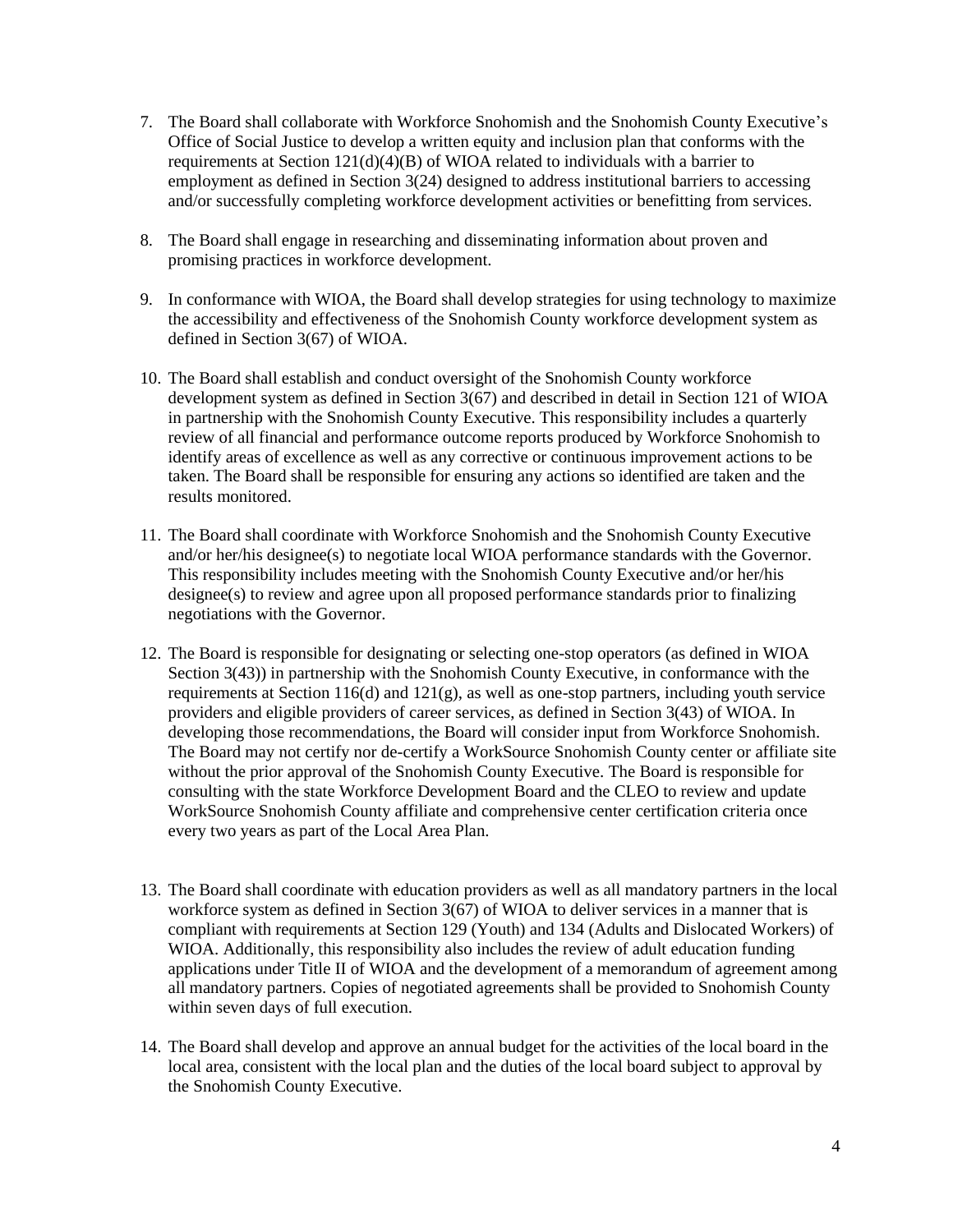- 15. The Board shall partner with Workforce Snohomish on the submission of grant and other funding applications to support the purposes of WIOA and implementation of the approved regional/local plan. Prior approval by the Snohomish County Executive is required for submission of any grant or other funding application predicated on Workforce Snohomish's designation as the local grant subrecipient and fiscal agent.
- 16. The Board shall comply with the Sunshine Provision as stipulated in Section 107(e) of WIOA.

# **III. RESPONSIBILITIES OF WORKFORCE SNOHOMISH**

Workforce Snohomish is responsible to the CLEO and the Board for fulfilling the following fiscal agent functions as defined by 20 CFR § 679.420 and in conformance with Section 107(d) of WIOA and associated regulations and federal and state policies.

- 1. Workforce Snohomish shall manage and/or deliver WIOA-funded services in accordance with WIOA provisions as well as state and county policies.
- 2. Under the oversight of the Board and the CLEO, Workforce Snohomish shall procure contracts, select and oversee service delivery providers including career services. Workforce Snohomish shall conduct financial monitoring of service providers.
- 3. Workforce Snohomish shall ensure sustained fiscal integrity and accountability for expenditures of funds in accordance with Office of Management and Budget circulars, WIOA and the corresponding Federal Regulations and State policies.
- 4. Workforce Snohomish shall provide oversight of subrecipients, including monitoring, guidance, and technical assistance.
- 5. Workforce Snohomish shall coordinate with the Board and the CLEO in selection of the one-stop operator for WorkSource Snohomish centers and affiliates and connection sites should any such selection(s) be made during the period of this designation.
- 6. Workforce Snohomish shall notify Snohomish County in writing prior to filing any application for a grant or other financial award that is available predicated on the status of Workforce Snohomish as the CLEO-designated local grant subrecipient and fiscal agent under Section  $107(d)(12)(B)(i)(II).$
- 7. Workforce Snohomish shall oversee WorkSource center, affiliate site, and connection site operations for Snohomish County and facilitate the certification and re-certification process under the guidance and oversight of the Board.
- 8. Workforce Snohomish shall annually assess the physical and programmatic accessibility of the Snohomish County workforce development system as defined in Section 3(67) of WIOA. This includes the provision of copies of any and all assessment tools as well as results of all assessments to Snohomish County within 14 days of the completion of any assessment.
- 9. Workforce Snohomish shall coordinate with education providers as well as other mandatory partners in the local workforce system as defined in Section 3(67) of WIOA to deliver services in a manner that is compliant with requirements at Section 129 (Youth) and 134 (Adults and Dislocated Workers).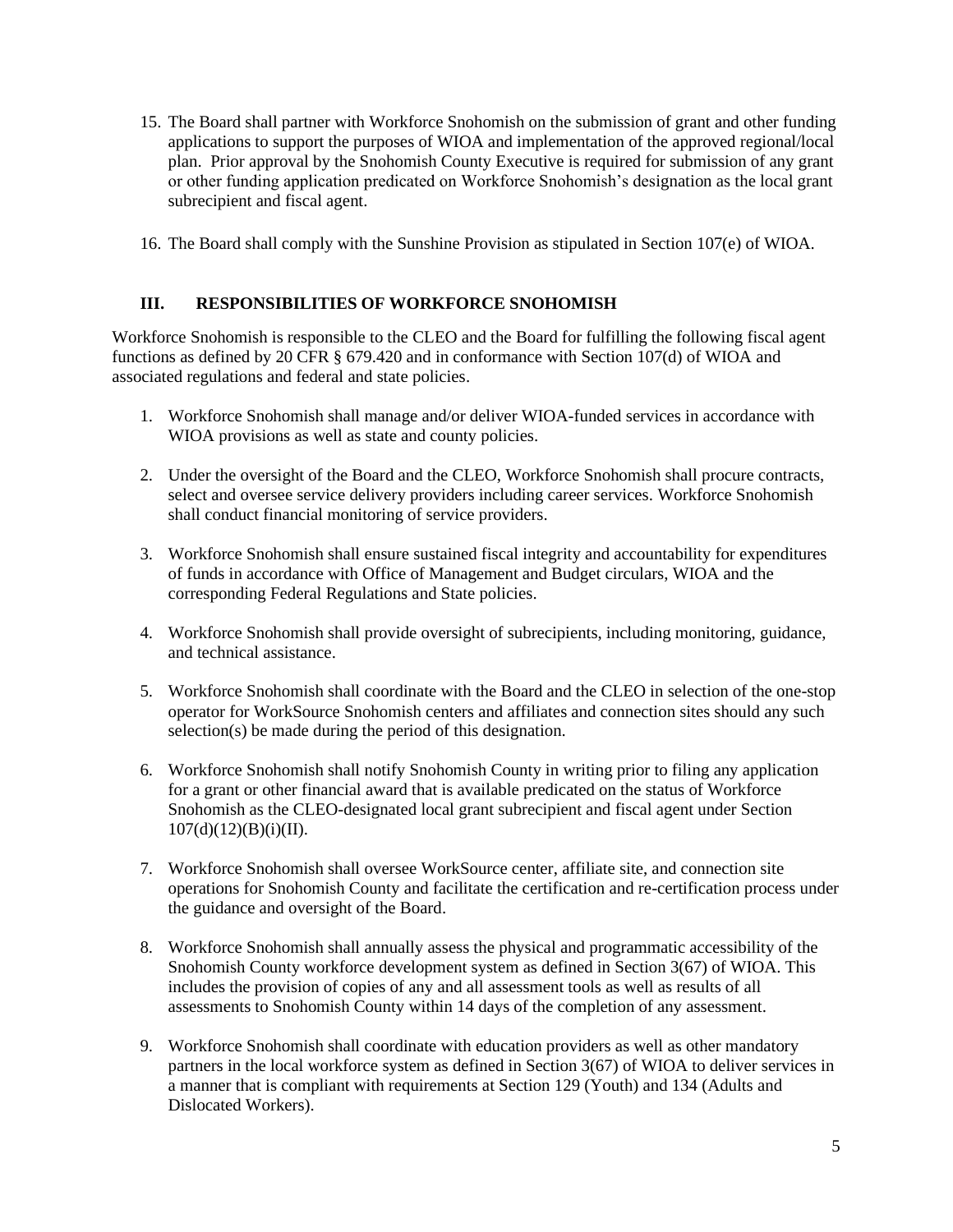- 10. Prior to the beginning of each fiscal year, no later than June 10th, Workforce Snohomish shall provide the Board and Snohomish County with its proposed annual budget for revenues anticipated as a result of this designation for review and approval.
- 11. Workforce Snohomish shall apply the funds received under WIOA in accordance with the approved budget, except as to any change approved by the CLEO, and except that Workforce Snohomish needs to obtain the Board's and the CLEO's approval of any change more than \$250,000 in any budget initiative as described in the annual budget. The budget may be updated on a semi-annual basis with Board and CLEO approval.
- 12. Workforce Snohomish shall receive funds and be responsible for the dispersal of funds immediately in conformance with the requirements of WIOA and/or any other requirements attributable to any grant received predicated upon this designation.
- 13. The Chair of the Workforce Snohomish Board of Directors shall represent business and serve as a voting member of the Future Workforce Alliance ("Board").
- 14. Workforce Snohomish shall develop a written equity and inclusion plan that conforms with the requirements of Section  $121(d)(4)(\overline{B})$  of WIOA related to individuals with a barrier to employment as defined in Section 3(24) and with the Executive's Office of Social Justice designed to address institutional barriers to accessing and/or successfully completing workforce development activities or benefitting from services.
- 15. Should a Memorandum of Understanding expire during the term of this designation, at least 60 days prior to the due date, Workforce Snohomish shall prepare a draft Memorandum of Understanding that meets the requirements of Section  $121(g)$  of WIOA for review and approval by the CLEO prior to presentation to workforce development system partners for consideration. Workforce Snohomish shall provide Snohomish County with a final copy of the Memorandum of Understanding to be executed at least 30 days prior to the due date and with a final copy of the fully executed Memorandum of Understanding at least seven days prior to the due date.
- 16. Additionally, should an Infrastructure Funding Agreement expire during the term of this designation, Workforce Snohomish shall, at least 60 days prior to the due date, prepare a draft Infrastructure Funding Agreement with associated Excel worksheets that shall be incorporated into the Memorandum of Understanding and meets the requirements of Section 121(h) of WIOA for review and approval by the CLEO prior to presentation to workforce development system partners for consideration. Workforce Snohomish shall provide Snohomish County with a final copy of the Memorandum of Understanding including the Infrastructure Funding Agreement to be executed at least 30 days prior to the due date and with a final copy of the fully executed Memorandum of Understanding including the Infrastructure Funding Agreement at least seven days prior to the due date.
- 17. Perform other duties, under the oversight and direction of the Board and County Executive and/or his/her designee necessary to ensure the functionality of the system.

The work of the Board and Workforce Snohomish are inherently linked and synergistic in nature. In addition to its responsibilities assigned as WIOA fiscal agent and local grant subrecipient, Workforce Snohomish shall continue to work in support of the Local Workforce Development Board to carry out activities under the oversight of the Board that bridge the functions of the Board with that of the Fiscal Agent and Local Grant Subrecipient. These activities carried out by Workforce Snohomish under the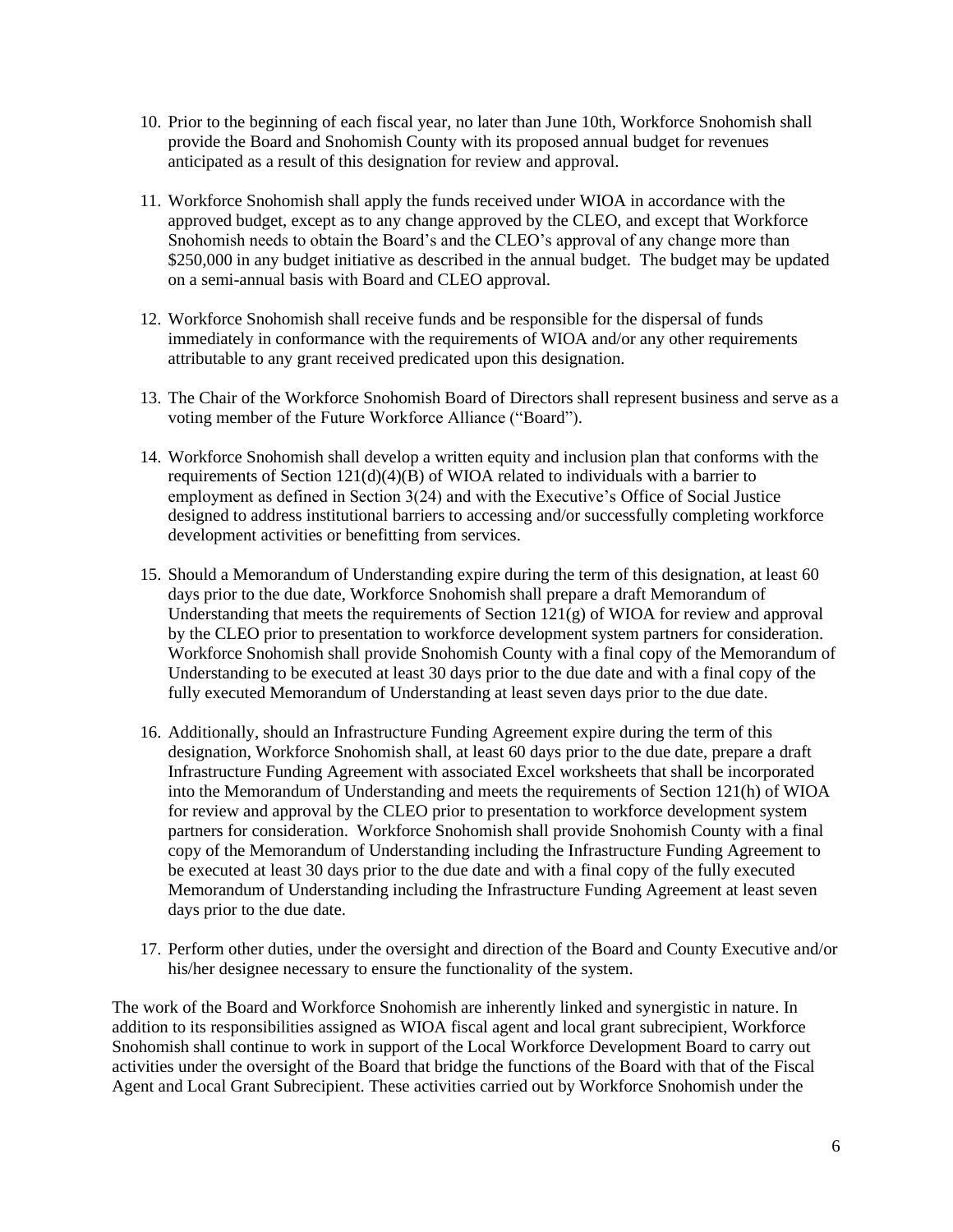oversight of the Board are intended to support a cooperative system, and not infringe upon the roles, responsibilities, duties and obligations of the Board as outlined in statute.

# **IV. OTHER REQUIRMENTS OF THE BOARD AND WORKFORCE SNOHOMISH**

## **Compliance with Law**

The Board and Workforce Snohomish shall comply with all applicable federal, state and local laws, rules, regulations, and policies in performing the responsibilities hereunder, including but not limited to, laws against discrimination and conflict of interest.

## **Limitations on Funding of Activities**

The Board and Workforce Snohomish may only use funds on activities at Section 111(b) of WIOA as approved in the annual budget submitted to and approved by the CLEO and Board.

## **Limitations on Authority**

The Board and Workforce Snohomish shall comply will all limitations at Section 107(g) of WIOA. Neither the Board nor Workforce Snohomish may provide training services under WIOA or be designated or certified as a WorkSource Snohomish one-stop operator. The Board and Workforce Snohomish have no authority to mandate curricula for schools.

## **Conflict of Interest**

The Board and Workforce Snohomish shall comply with the Conflict of Interest provisions at Section 107(h) of WIOA. Modification of existing conflict of interest policies shall be submitted to the County Executive and/or his/her designee(s) for review and approval and shall provide the County Executive and/or his/her designee(s) with any revisions to those policies within 14 days of approval.

## **Maintenance of Records**

The Board and Workforce Snohomish shall maintain accounts and records, including personnel, property, financial and programmatic records and other such records as may be necessary to ensure proper accounting for all WIOA funds and any other funds received that are predicated on their respective designations.

## **Submission of Applications for Funding**

Workforce Snohomish and the Board shall collaborate on the development of federal or other grant applications that are predicated on the status of Workforce Snohomish as the Snohomish County Executive's grant recipient and fiscal agent designee under Section  $107(d)(12)(B)(i)(II)$  of WIOA and notify the CLEO of this work.

## **Compliance with Snohomish County Human Rights Ordinance**

It is the policy of Snohomish County to reject discrimination which denies equal treatment to any individual because of his or her race, creed, color, national origin, families with children, sex, marital status, sexual orientation, age, honorably discharged veteran or military status, or the presence of any sensory, mental, or physical disability or the use of a trained dog guide or service animal by a person with a disability as provided in Washington's Law against Discrimination, Chapter 49.60 RCW, and the Snohomish County Human Rights Ordinance, Chapter 2.460 SCC. These laws protect against specific forms of discrimination in employment, credit transactions, public accommodation, housing, county facilities and services, and county contracts.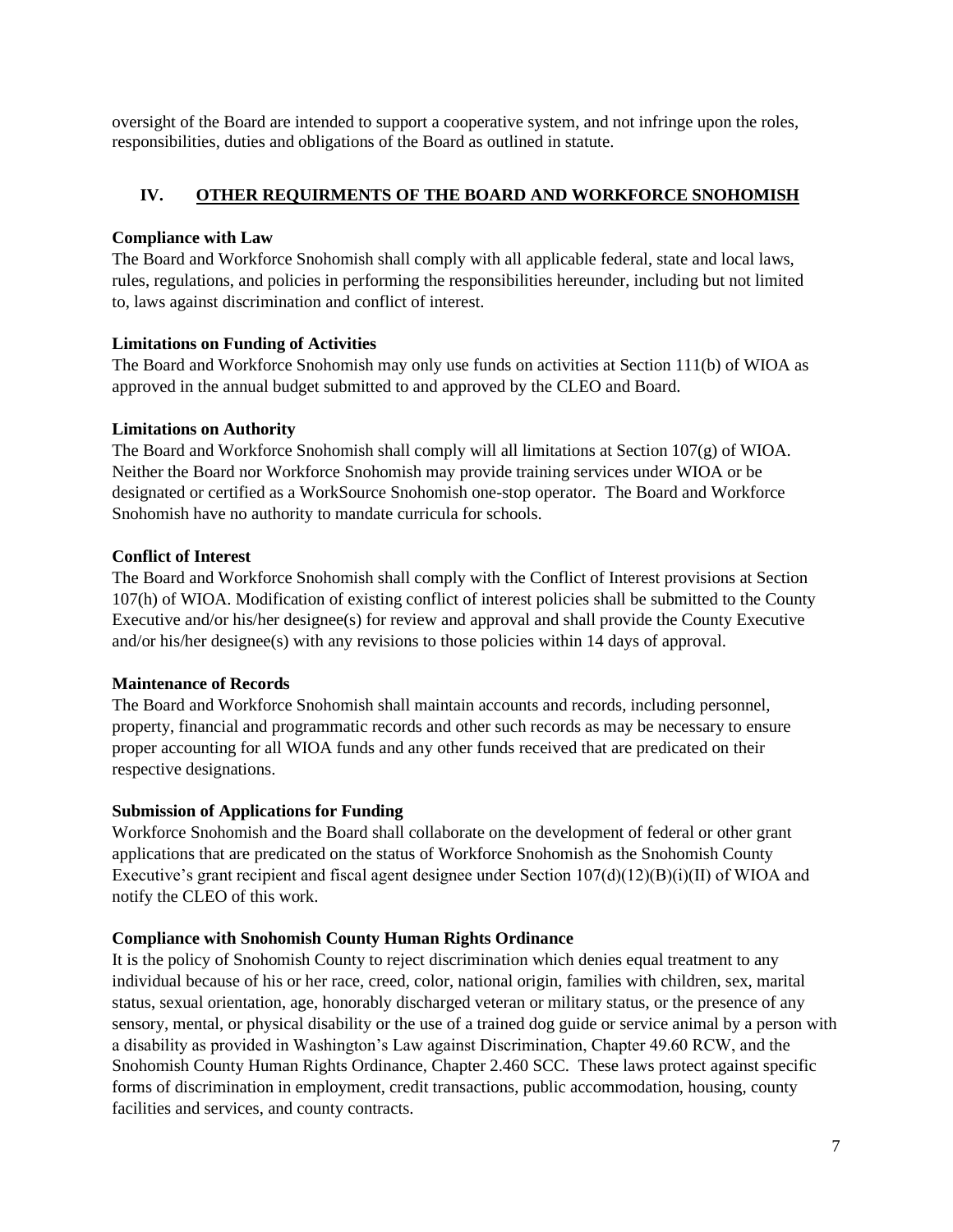The Board and Workforce Snohomish shall comply with the substantive requirements of Chapter 2.460 SCC, which are incorporated herein by this reference. Execution of this designation constitutes a certification by the Board and Workforce Snohomish of individual organizational compliance with the requirements of Chapter 2.460 SCC. If the Board or Workforce Snohomish is found to have violated this provision, or to have furnished false or misleading information in an investigation or proceeding conducted pursuant to this designation or Chapter 2.460 SCC, this designation may be subject to a declaration of default and termination at Snohomish County's discretion. This provision shall not affect the Board or Workforce Snohomish's obligations under other federal, state, or local laws against discrimination.

## **Procurement Standards**

All materials, property, supplies or services shall be procured in compliance with all federal and applicable state regulations pertaining to the use of WIOA funds, and in a manner that balances fiscal and environmental stewardship in accordance with the requirements of the Snohomish County Environmentally Preferable Purchasing and Utilization Policy Statement available for review and download on [the County website.](http://snohomishcountywa.gov/documentcenter/view/9209)

# **V. OTHER REQUIREMENTS OF THE BOARD**

## **Audit Requirement**

An audit of Snohomish County government that encompasses WIOA funding by SAO must be conducted in accordance with auditing standards generally accepted in the United States of America; the standards applicable to financial audits contained in Government Auditing Standards, issued by the Comptroller General of the United States; and audit requirements of Title 2 U.S. Code of Federal Regulations Part 200, Uniform Administrative Requirements, Cost Principles, and Audit Requirements for Federal Awards (Uniform Guidance).

# **Invoicing Procedure**

Payment of invoices for Snohomish County's staff support to the Board and workforce development in Snohomish County will be made on a cost-reimbursement basis in accordance with the Workforce Snohomish's established billing procedures.

Snohomish County will submit invoices to Workforce Snohomish on a quarterly basis for the reimbursement for activities deemed allowable under the Workforce Innovation and Opportunity Act (WIOA), during the period for work accomplished. Invoices will be submitted via email from Snohomish County to Workforce Snohomish at **accountspayable@workforcesnohomish.org** by the 15<sup>th</sup> of each month following the close of the quarter in which the expenses have occurred.

Charges to Federal awards must be accurate, allowable and properly allocated, meeting requirements of 2 CFR 200.430 and the standards for documentation for personnel expenses described therein. Invoices submitted will be accompanied by required back up documentation for each invoice with time and effort reports that include signatures of staff and approver(s), and designation of the grants to which time was charged.

Workforce Snohomish shall make no payment in advance or in anticipation of expenses to be provided by this Agreement. Signed versions of invoices transmitted by facsimile copy or electronic mail shall be the equivalent of original signatures on original versions of invoice. Workforce Snohomish is not authorized to exceed invoice payments above the amount authorized by approval of the Workforce Snohomish Board of Directors.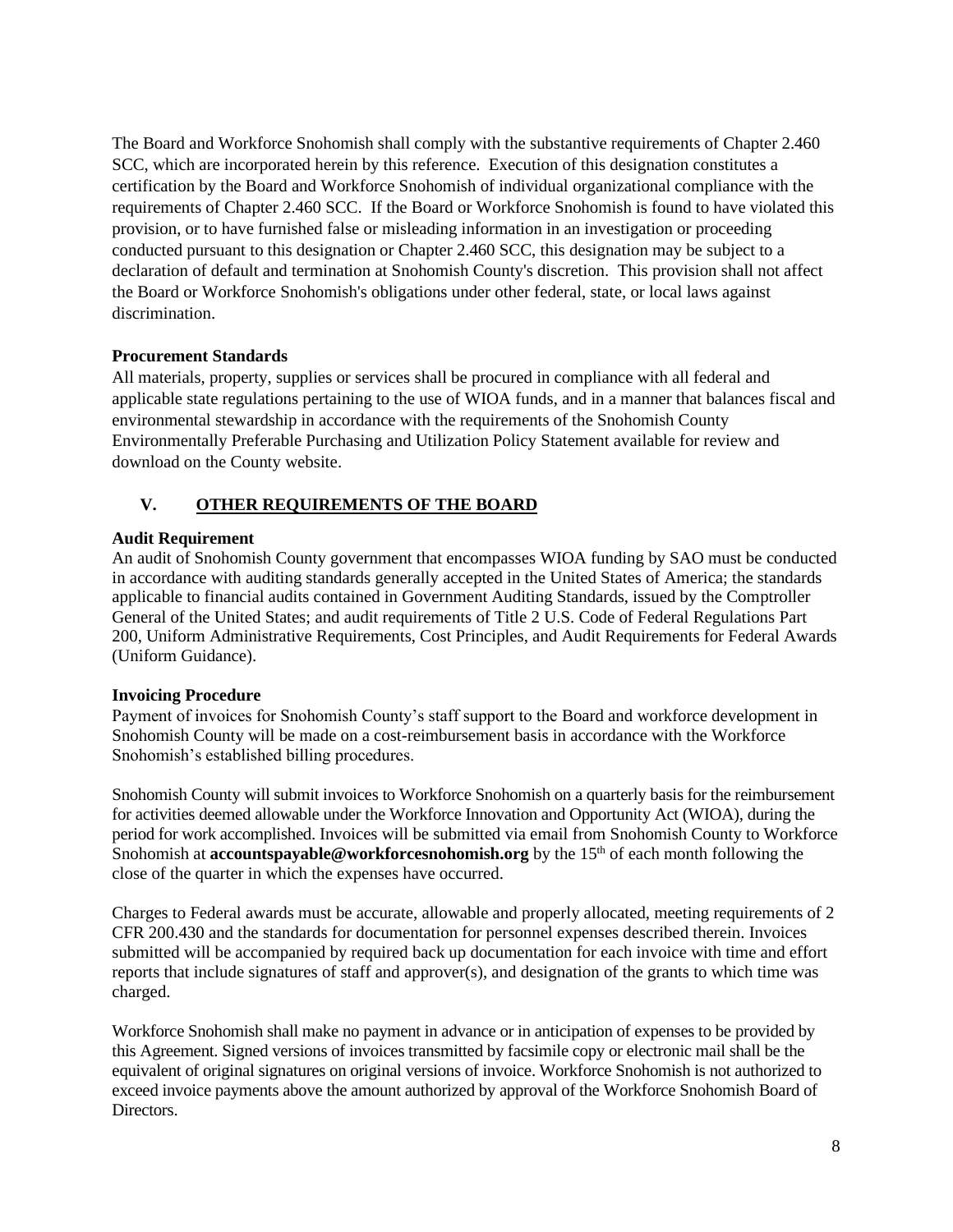## **VI. ADDITIONAL REQUIREMENTS OF WORKFORCE SNOHOMISH**

### **Deposit and Disbursement of WIOA Funds**

All funds made available to Workforce Snohomish through WIOA and any other grant or contract predicated on this designation shall be deposited into an account or accounts created and maintained by Workforce Snohomish. All funds shall be deposited in an institution that is guaranteed by the FDIC. Workforce Snohomish shall disburse all funds for workforce development activities in accordance with the requirements of WIOA, associated regulations, and the State of Washington.

## **Performance Accountability Requirements and Sanctions**

Workforce Snohomish shall meet all performance accountability and reporting requirements identified at Section 116(a) and (c) of WIOA and any additional requirements identified by the CLEO in this designation. Workforce Snohomish understands that the CLEO may establish performance standards and actions to improve performance beyond those specified at Section 116(a) and (c) and by the Governor of the State of Washington to prevent Snohomish County from being subject to sanctions under Section 116(g) of WIOA and to ensure the economic competitiveness of Snohomish County.

### **Single Audit Requirement**

Once per fiscal year, Workforce Snohomish shall have an independent audit conducted of its financial statement and condition. The audit shall comply with the requirements of Generally Accepted Auditing Standards ("GAAS"); GAO's Standards for Audits of Governmental Organizations, Programs, Activities, and Functions, and 2 CFR 200 OMB Uniform Guidance. Workforce Snohomish shall provide a copy of the audit report to the Snohomish County Executive, Snohomish County's Director of Human Services, Snohomish County's Director of Finance and the Board within nine months after the end of the Workforce Snohomish fiscal year. Workforce Snohomish shall also provide to the same parties its response and corrective action plan for any findings and reportable conditions contained in the audit. When reference is made in its audit to a "Management Letter" or other correspondence made by the auditor, Workforce Snohomish shall provide to the same parties copies of those communications and Workforce Snohomish's response and corrective action plan, if any.

#### **Additional Reports**

Workforce Snohomish shall provide CLEO, Snohomish County's Director of Human Services, and Snohomish County's Director of Finance with: 1) A quarterly "Budget to Actual" financial report; and 2) To the extent possible, quarterly performance reports generated from the Washington State WorkSource management information system showing actual performance compared to negotiated benchmarks for federal and state performance indicators; and

Workforce Snohomish shall also provide Snohomish County's Director of Human Services and the Director of Finance with copies of its annual subrecipient monitoring plan and subrecipient audit plan submitted to the State of Washington with 30 days of submission to the State and with copies of all subrecipient monitoring reports and audits.

#### **Insurance Requirements**

Workforce Snohomish shall maintain for the duration of this designation, insurance against claims for injuries to persons or damages to property that may arise from, or in connection with, the performance of work hereunder by Workforce Snohomish or any of its agents, representatives, and employees. Workforce Snohomish shall provide Snohomish County with a separate certificate of insurance naming Snohomish County as co-insured. Workforce Snohomish shall also require each of its subrecipients (except governmental entities such as cities, the County, and the State) to procure and maintain similar liability insurance and to provide to Workforce Snohomish separate certificates of insurance and policy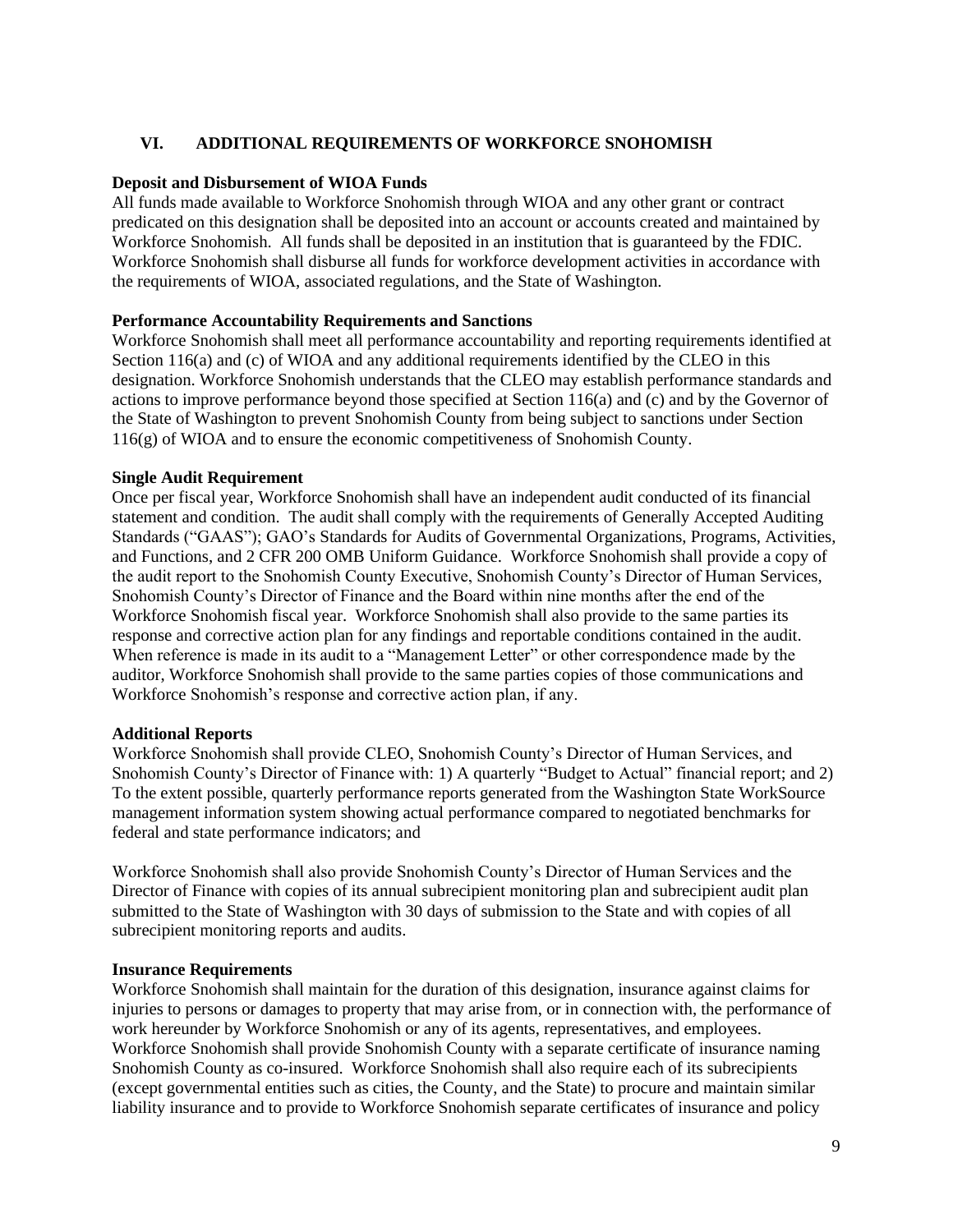endorsements for each subrecipient as evidence of compliance with this insurance requirement. The costs of such insurance shall be paid by Workforce Snohomish or subrecipient. Workforce Snohomish's insurance coverage shall not be suspended, voided, cancelled, or reduced in coverage or in limits, except by the reduction of applicable aggregate limit by claims paid, until after 30 days prior to written notice has been given to the Snohomish County Executive.

## **Minimum Scope of Insurance**

Coverage shall be at least as broad as:

- 1. General Liability: Insurance Services Office form number (CG 00 01) covering COMMERCIAL GENERAL LIABILITY.
- 2. Automobile Liability: In the event that services delivered pursuant to this designation require the use of a vehicle by Workforce Snohomish personnel in Workforce Snohomish-owned vehicles or non-owned vehicles, Workforce Snohomish shall provide evidence of the appropriate automobile coverage. Insurance Services Office form number (CA 00 01) covering BUSINESS AUTO COVERAGE, symbol 1 "any auto"; or the appropriate coverage provided by symbols 2, 7, 8, or 9.
- 3. Workers' Compensation: Workers' Compensation coverage, as required by the Industrial Insurance Act of the State of Washington, as well as any similar coverage required for this work by applicable federal or "Other States" state law.
- 4. Stop Gap/Employers Liability: Coverage shall be at least as broad as the protection provided by the Workers' Compensation policy Part 2 (Employers Liability) or, in states with monopolistic state funds, the protection provided by the "Stop Gap" endorsement to the general liability policy.

## **Minimum Limits of Insurance**

Workforce Snohomish shall maintain limits no less than:

- 1. General Liability: \$1,000,000 combined single limit per occurrence by bodily injury, personal injury, and property damage, and for those policies with aggregate limits, a \$2,000,000 aggregate limit.
- 2. Automobile Liability: \$1,000,000 combined single limit per accident for bodily injury and property damage.
- 3. Workers' Compensation: Statutory requirements of the state of residency.
- 4. Stop Gap/Employers Liability: \$1,000,000.

## **Other Insurance Provisions**

The insurance policies required in this designation are to contain, or be endorsed to contain, the following provisions:

- 1. Liability Policies except Professional/Errors and Omissions and Workers Compensation:
	- (a) Snohomish County, its officers, officials, employees, and agents are to be covered as additional insureds as respects liability arising out of activities performed by or on behalf of Workforce Snohomish in connection with any services performed under this designation (CG 20 26 04 13 or its equivalent).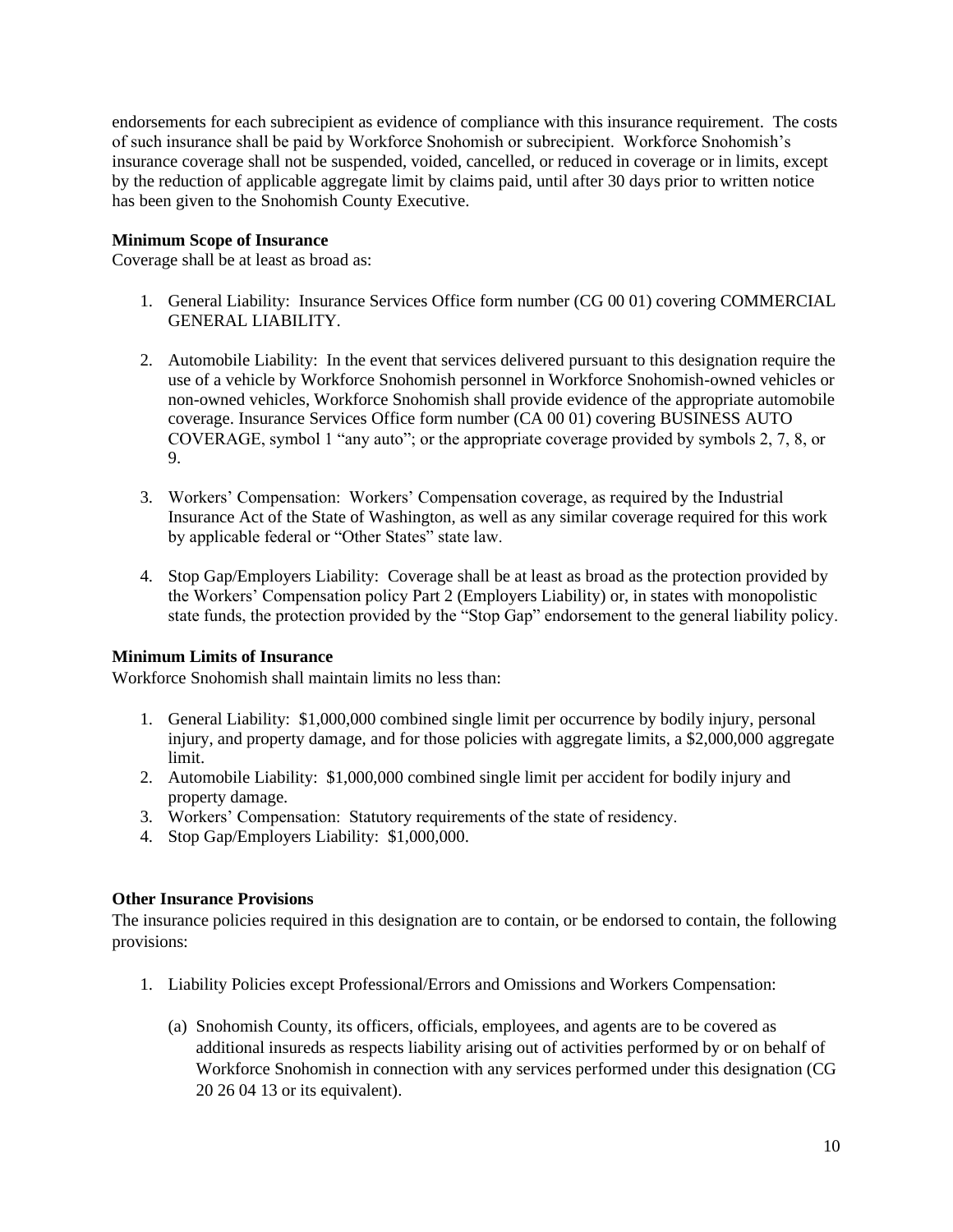- (b) The Workforce Snohomish's insurance coverage shall be primary insurance as respects Snohomish County, its officers, officials, employees, and agents. Any insurance and/or selfinsurance maintained by Snohomish County, its offices, officials, employees, or agents shall not contribute with the Workforce Snohomish's insurance or benefit Workforce Snohomish in any way.
- (c) The Workforce Snohomish's insurance shall apply separately to each insured against whom claim is made and/or lawsuit is brought, except with respect to the limits of the insurer's liability.
- 2. Unless otherwise approved by the CLEO, insurance is to be placed with insurers with a Bests' rating of no less than A: VIII, or, if not rated with Bests, with minimum surpluses the equivalent of Bests' surplus size VIII.

If, at any time, the foregoing policies shall fail to meet the above minimum requirements, Workforce Snohomish shall, upon notice to that effect from Snohomish County, promptly obtain a new policy, and shall submit the same to Snohomish County, with appropriate certificates and endorsements, for approval.

# **Verification of Coverage**

Workforce Snohomish shall furnish Snohomish County with certificates of insurance and endorsements to demonstrate the acquisition and maintenance by Workforce Snohomish of the insurance coverage required under this designation.

# **Hold Harmless and Indemnification**

Notwithstanding any other provision of the law, Snohomish County assumes no responsibility for the payment of any compensation, wages, benefits, or taxes by or on behalf of Workforce Snohomish, any of its employees, or any other person or entity by reason of this designation, except as set forth herein regarding withdrawal of designation. Workforce Snohomish shall protect, defend, indemnify, and hold harmless Snohomish County and the CLEO and any of their officers, agents, and employees from and against any and all claims, costs, or losses whatsoever occurring or resulting from:

- 1. Workforce Snohomish's failure to pay any such compensation, wages, benefits, or taxes; or
- 2. The supplying to Workforce Snohomish of work, services, materials, or supplies by any Workforce Snohomish employees or other suppliers in connection with or support of the performance under this designation, except as set forth herein regarding withdrawal of designation.

If/when an audit exception is found, Workforce Snohomish is financially responsible for and shall repay Snohomish County all amounts indicated therein that Snohomish County is required to pay due to the negligence, intentional act, or failure, for any reason, of Workforce Snohomish, its officers, employees, agents, or representatives to comply with the conditions of this designation, WIOA, or any rules, regulations, or policies promulgated at the federal or state level thereunder. This duty to repay Snohomish County shall not be diminished or extinguished by the expiration or prior withdrawal of this designation.